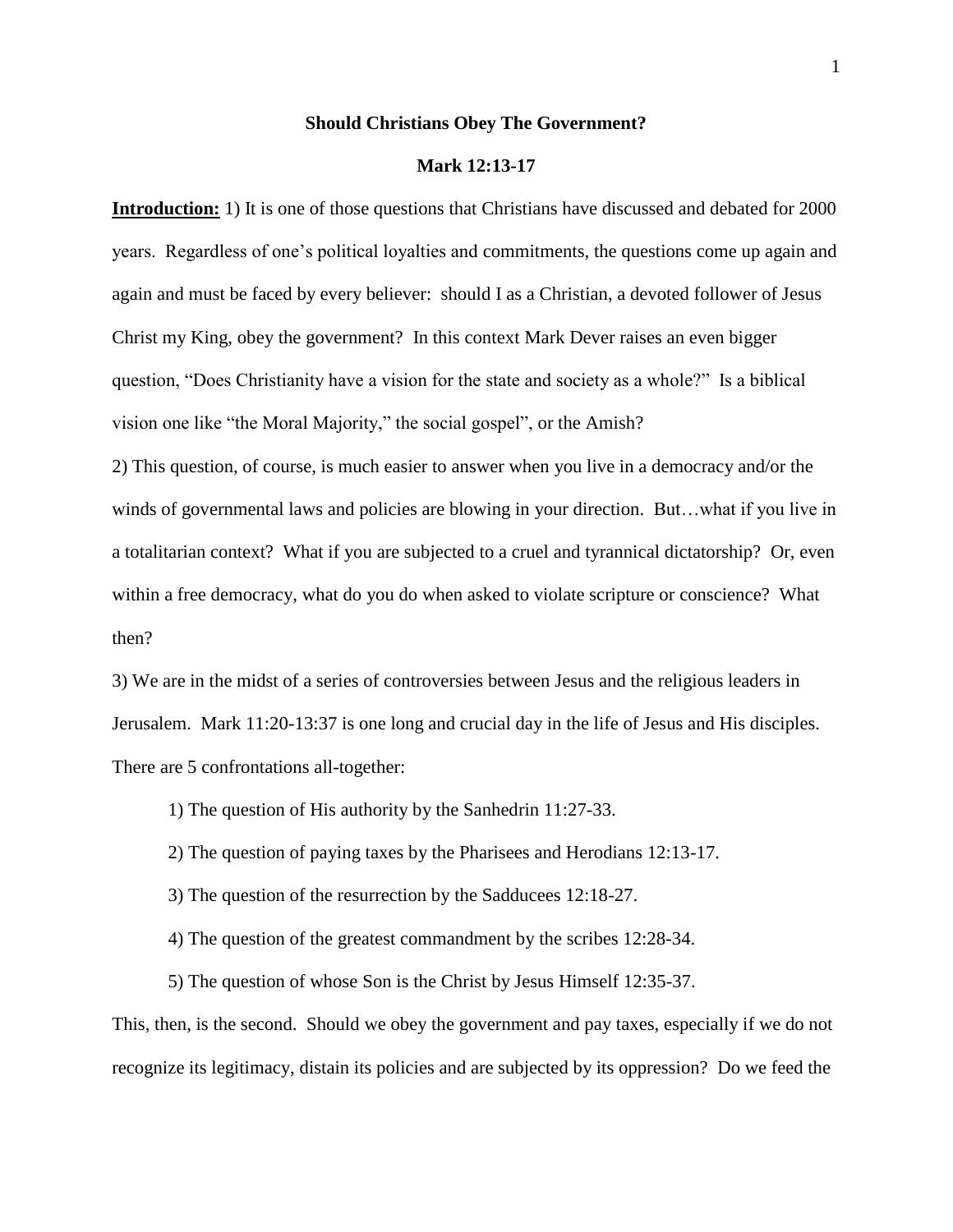2

monster that is eating us? Within the context of another dispute with those who will be the authors of His death, Jesus provides the answer. And, He also provides some practical and basic wisdom when we are confronted by those devoted to our destruction.

## **I. The Trap: Be Careful When Approached By Strange Bedfellows 12:13**

- It is Passover, a week of national celebration for Israel. In the retail world it was their Christmas season. This is the time when Jerusalem merchants made bank.
- $\bullet$ They (the Sanhedrin of 11:27; 12:1, 12) send to Jesus some Pharisees and Herodians. We have seen these strange bedfellows before (3:6) and here they are again. And as before, they are up to no good.
- The Pharisees were the Republicans, the conservatives, the right-wingers, the "Tea Party" of that day. The Herodians were the Democrats, liberals, the left-wingers, advocates of big government.
- The Pharisees hated Jesus because he was messing with their religious agenda. The  $\bullet$ Herodians opposed him because he was threatening their political advantage. Amazingly, Jesus brought the conservatives and liberals together this one time! They wanted to destroy Him. On this they could agree.
- No doubt this tipped Jesus off that they were up to something. Mark makes this clear  $\bullet$ when he says they came to "trap him in his talk." The word "trap" occurs only here in the New Testament. It means to catch or capture by hunting or fishing. The idea is one of violent pursuit of one's prey. Jesus is being hunted like an animal. They hope to trap Him in a slip of the tongue, a verbal and public gaffe or "mis-speak" that will enable them to take him down and be rid of Him.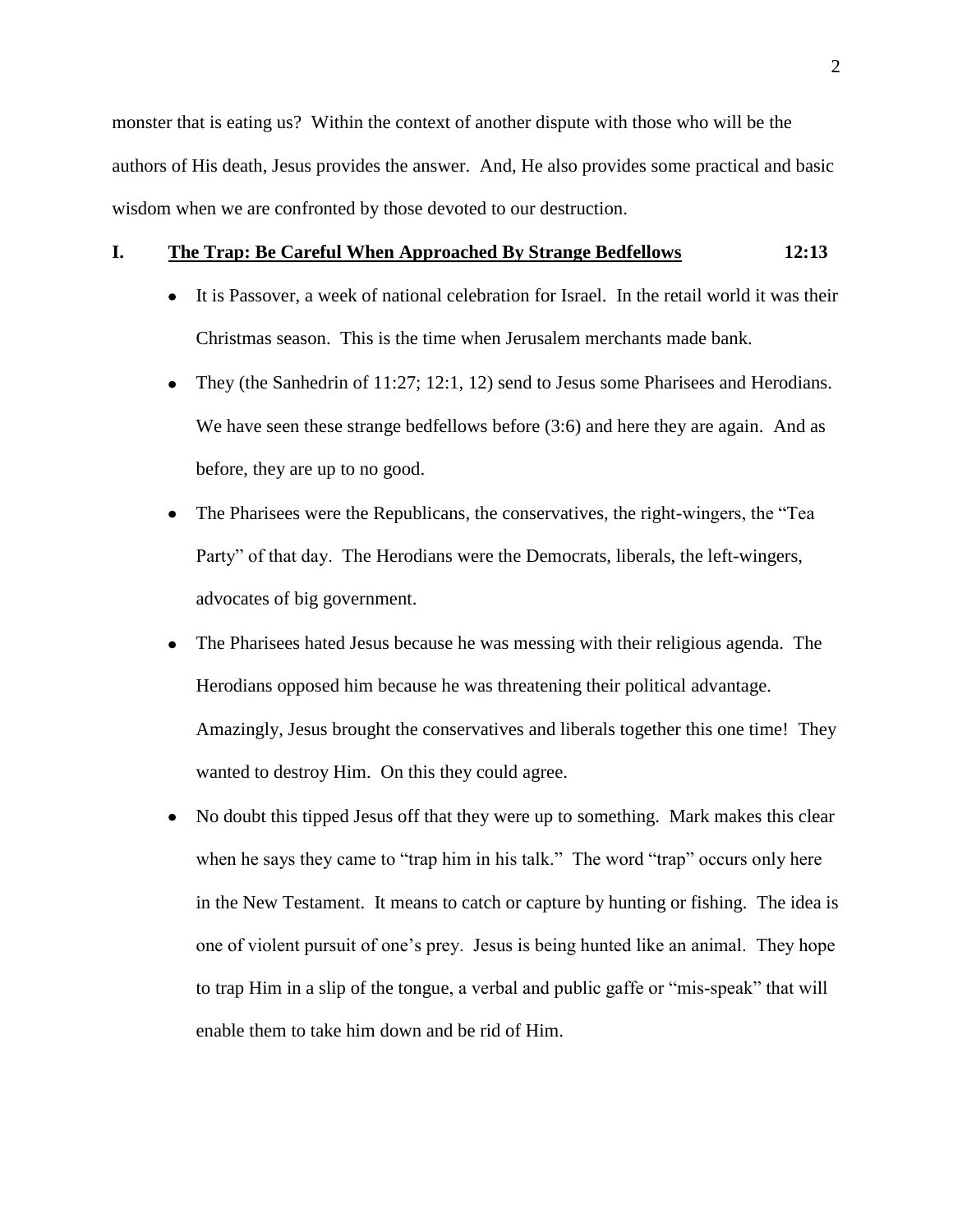- Luke 20:20 makes all of this even more explicit when it says, "So they watched him and sent spies, who pretended to be sincere, that they might catch him in something he said, so as to deliver him up to the authority and jurisdiction of the governor."
- The old proverb still rings true: "the enemy of my enemy is my friend."

The Bible has a lot to say about flattery. None of it is good!

When you see sworn enemies allied as they approach you watch out! Be careful! Be on guard! It is almost certain they do not have your best interest at heart, regardless of what they say.

**Transition:** That leads us to a second observation and truth.

# **II. The Step-up: Beware Of Flattery 12:14**

 $\bullet$ 

Psalm 5:9 says of the wicked, "For there is no truth in their mouth; their inmost self is destruction; their throat is an open grave; they flatter with their tongue." Proverbs 26:28, "A lying tongue hates its victims, and a flattering mouth works ruin."

Proverbs 28:23, "Whoever rebukes a man will afterward find more favor than he who flatters with his tongue."

Proverbs 29:5, "A man who flatters his neighbor spreads a net for his [own] feet."

- We see this sin on superb display when the Pharisees and Herodians attempted to  $\bullet$ "trap" Jesus.
	- 1) They call Him "teacher" (*didaskale*), a title of respect.
	- 2) They tell him they know He is "true" (*alethes*), upright, reliable.
	- 3) They tell him they know He is impartial, that he does "not care about anyone's opinion. For you are not swayed by appearance" (lit. "For you look not at the face of men").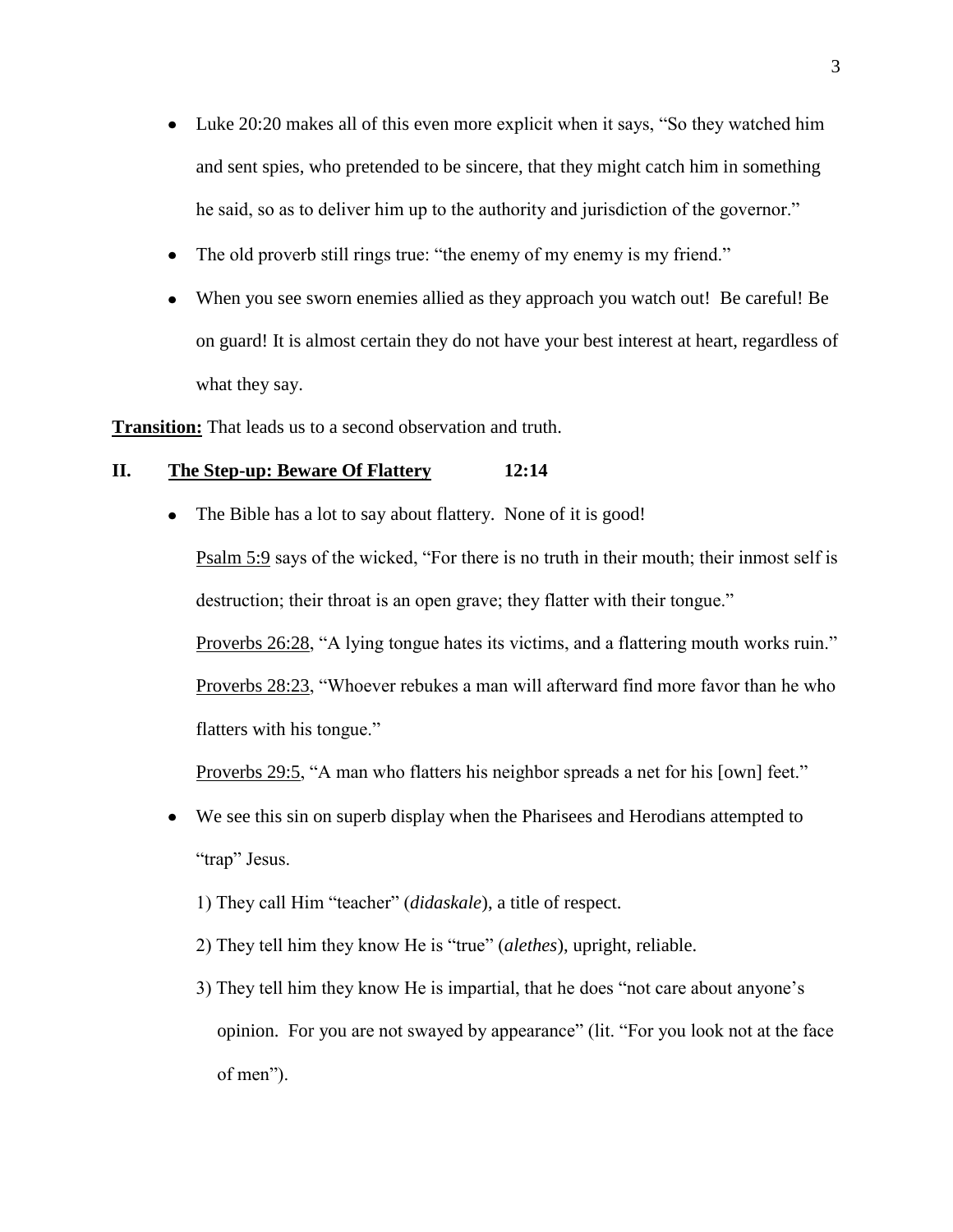4) They conclude, "Truly, (*aletheias*) [you] teach the way of God."

- These words drip with both sarcasm and ironic truth. Even though they are insincere  $\bullet$ in their flattery, what they say is actually true! Our Lord is a man of absolute integrity. He has not one ounce of bias, bigotry or prejudice and He always teaches God revealed truth. In fact He is the only one this can truly and fully be said of.
- And since this is true, He will not be snared by their words. His ego will not inflate, pride will not cause Him to lower His guard, the "big head" will not take him down. The flattery of this "forked tongued" delegation will not work on God's Son (cf. 12:1- 12). No, Jesus, the "wisdom of God" (1 Cor. 1:30), will not be tripped up by the foolishness of men. Not now and not ever.

## **III. The Question: Watch Out For The Either/Or Scenario 12:14**

 $\bullet$ This trap is now sprung with a question that had been carefully thought out and crafted. It's brilliance is in its simplicity:

" Is it lawful to pay taxes to Caesar, or not? Should we pay them or should we not?"

- Wow! What a question for that day. This is not a "tea party" question. No, the stakes are much higher and the issue at hand far more volatile. And, it makes room for only one of two answers. Yes or no? Heads or tails? They have Him! It is win/win for the Pharisees and Herodians and it is lose/lose for Jesus. Regardless of which way He goes, they have Him. Game! Set! Match!
- The context of the question bears this out. The Greek word for taxes is *kenson*, a  $\bullet$ transliteration of the Latin word *census*. It refers to an imperial Roman tax instituted in A.D. 6 by Caesar Augustus. Tiberus Caesar (A.D 14-37) continued it. The Jews hated and despised it. It was a sore spot with the nation of Israel because it was a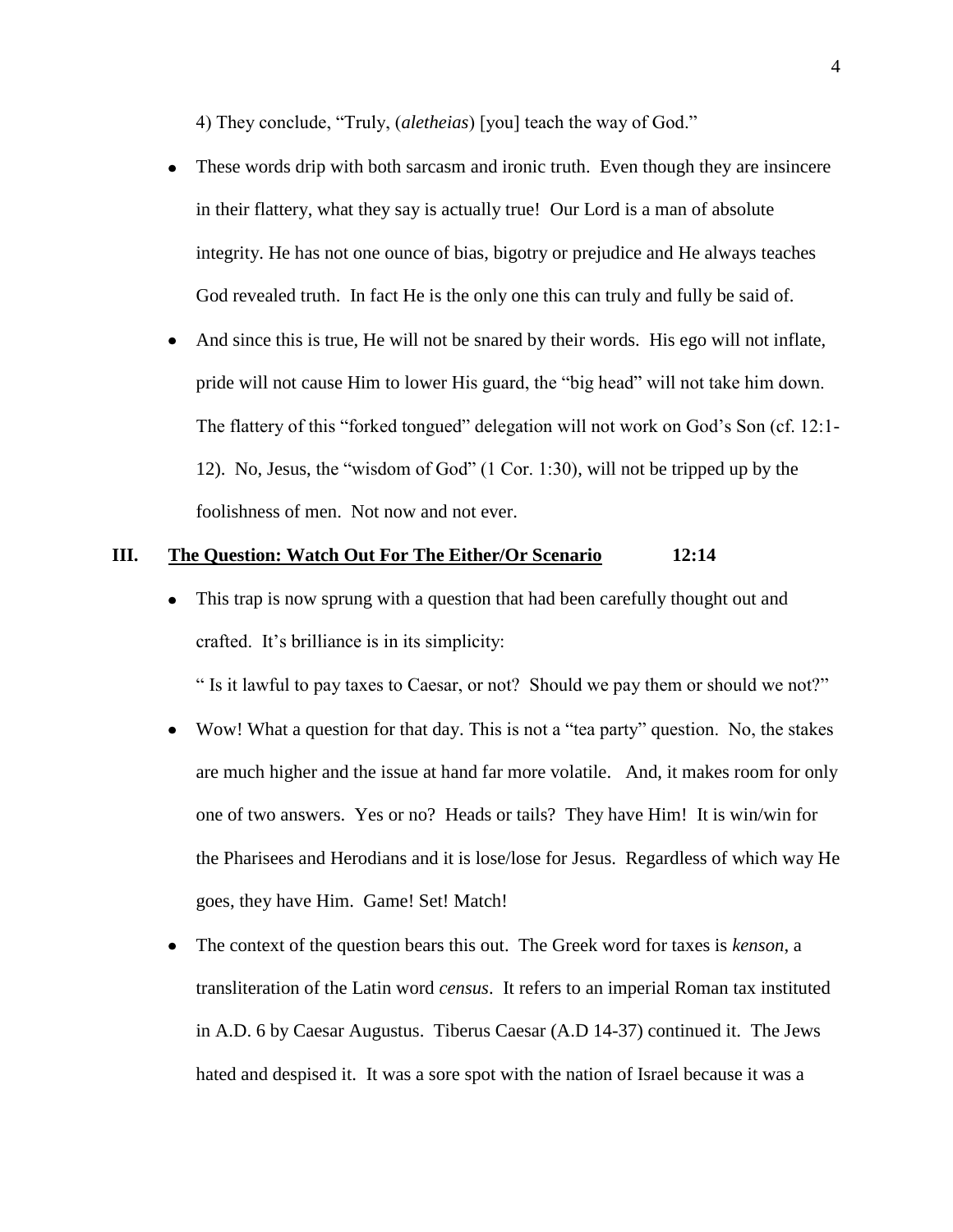constant reminder of their subjection to pagan Rome. They hated the tax with a bitter hatred. So, if Jesus said pay it the people would turn on Him as a traitor to His own people and He would be finished. On the other hand, if He said don't pay it He could be arrested and tried by the Romans for sedition and insurrection. And, silence was not an option. He had to say something. His enemies have trapped Him on the "horns of a dilemma," or so they thought.

- Like many of you I like things in black and white not gray. I like "yes or no" options.  $\bullet$ Clean and clear cut. "A simple yes or no will do." However, that is not always the case and we should never allow ourselves to be backed into such a corner. "Have you stopped beating your wife?" That is a lose/lose option. And, it may be an unfair question.
- Jesus recognized their evil intend (v. 14, 15) and would not be manipulated by their game. Yes they thought they had Him, but they were about to find out just how wrong they were.

## **IV. The Answer: Give To Each What They Rightly Deserve 12:15-17**

- It's crunch time. The moment of truth has arrived. Which way will Jesus go? Who will He alienate with His answer? No doubt all eyes were on Him and people held their breath to see what He would say.
- He begins by exposing their hypocrisy, something He was well aware of (v. 15), with  $\bullet$ a question: "Why put me to the test?" (v. 15). Why are you tempting me? This is the same word Mark used in 1:13 when Satan tempted our Lord in the wilderness. There is demonic intent in their motivation to destroy Jesus! Our Lord categorizes these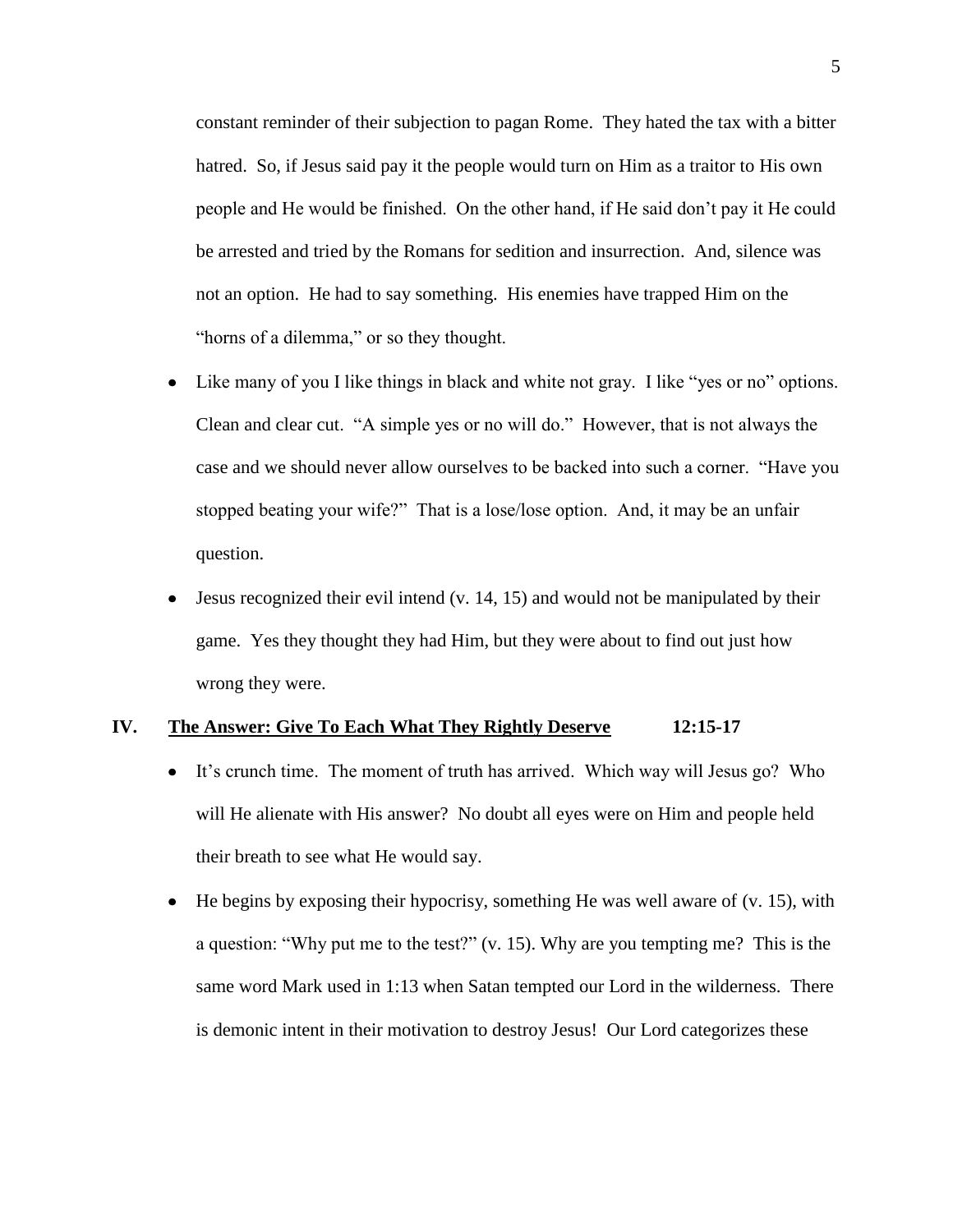testing's with the efforts of the Devil to get Him off track from His mission. And as Satan failed in the wilderness, the Pharisees and Herodians will fail in the temple. What Jesus is about to say are some of the most memorable words He ever spoke. We should listen very carefully.

1) Obey the government as long as you can.

- Jesus asked for a denarius, the required tax and a day's wage for a typical laborer in Israel. He wants to "look at it" (v. 15).
- Ironically he does not have one but they do! He then asks  $(v. 16)$ , "Whose likeness and inscription is this?" They said to him Caesar's." And this was correct. On one side was a bust of Tiberius Caesar with the inscription, "Tiberius Caesar Augustus, Son of the Divine Augustus." The reverse side had an image of Tiberius's mother Livia with the words, "*Pontifex Maximus*" meaning "High Priest." The Jews found this to be idolatrous which added insult to injury. The image of a man claiming to be a god. Blasphemy!
- Jesus then said some of the most significant words in history. Their impact on  $\bullet$ Western Civilization is mammoth:

"Render to Caesar the things that are Caesar's and to God the things that are God's. And they marveled."

Jesus' answer is completely unexpected. They never saw it coming! Pow! A  $\bullet$ one-punch knockout. Now, by his reply Jesus acknowledges the legitimacy of human government. He is no anarchrist. God has ordained the family. He has ordained the Church. And he has ordained human government. It has the right to raise taxes and we have the responsibility to pay taxes. It has the right to make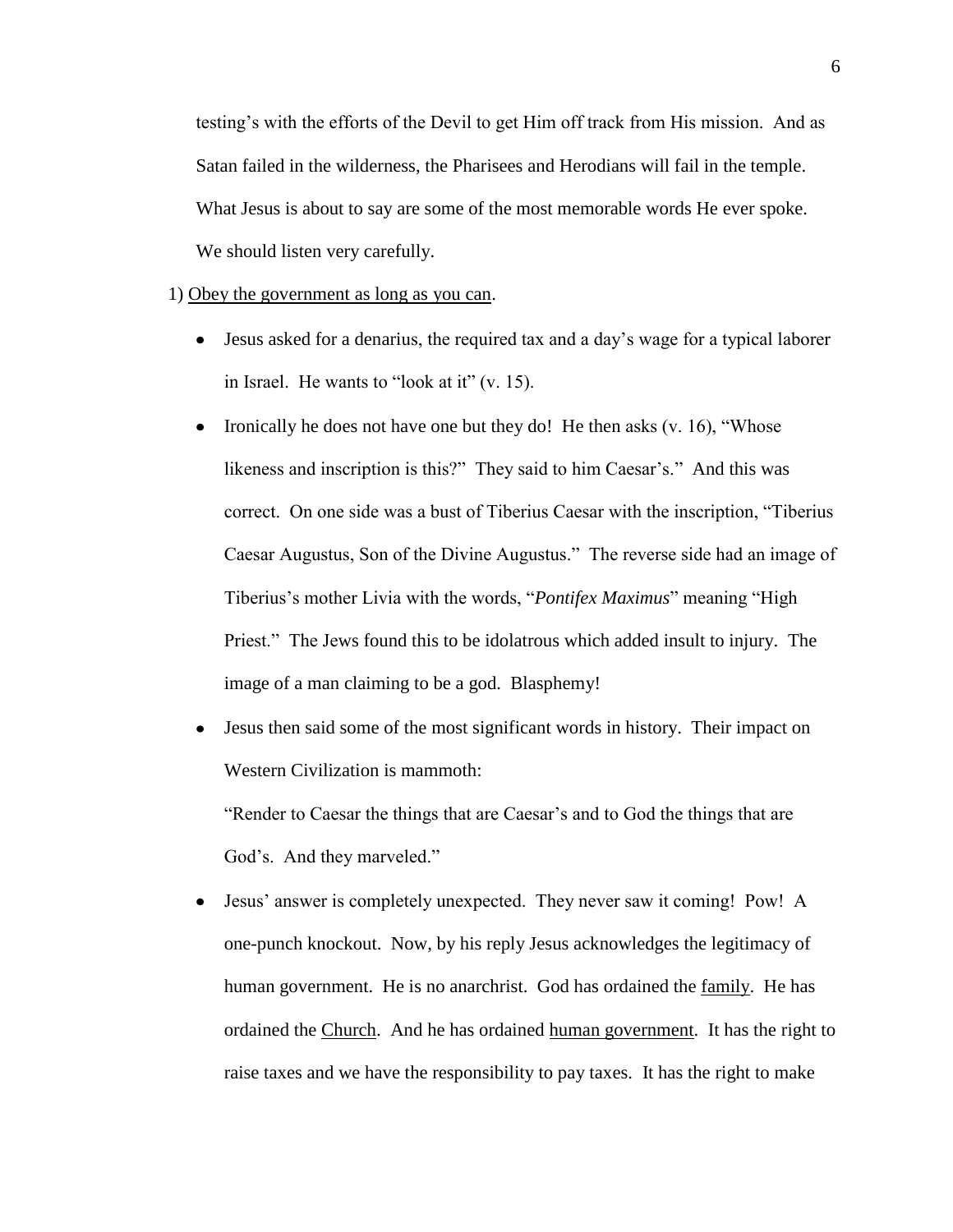laws and we have the responsibility to obey those laws. Other writers in the New Testament, especially Paul and Peter, reaffirm and expand on this statement of Jesus, even though they lived when the lunatic Nero (A.D. 54-68) was emperor. Note the following:

Romans 13:1-7: "Let every person be subject to the governing authorities. For there is no authority except from God, and those that exist have been instituted by God. Therefore whoever resists the authorities resists what God has appointed, and those who resist will incur judgment. For rulers are not a terror to good conduct, but to bad. Would you have no fear of the one who is in authority? Then do what is good, and you will receive his approval, for he is God's servant for your good. But if you do wrong, be afraid, for he does not bear the sword in vain. For he is the servant of God, an avenger who carries out God's wrath on the wrongdoer. Therefore one must be in subjection, not only to avoid God's wrath but also for the sake of conscience. For because of this you also pay taxes, for the authorities are ministers of God, attending to this very thing. Pay to all what is owed to them: taxes to whom taxes are owed, revenue to whom revenue is owed, respect to whom respect is owed, honor to whom honor is owed."

1 Timothy 2:1-6: "First of all, then, I urge that supplications, prayers, intercessions, and thanksgivings be made for all people, for kings and all who are in high positions, that we may lead a peaceful and quiet life, godly and dignified in every way. This is good, and it is pleasing in the sight of God our Savior, who desires all people to be saved and to come to the knowledge of the truth. For there is one God, and there is one mediator between God and men, the man Christ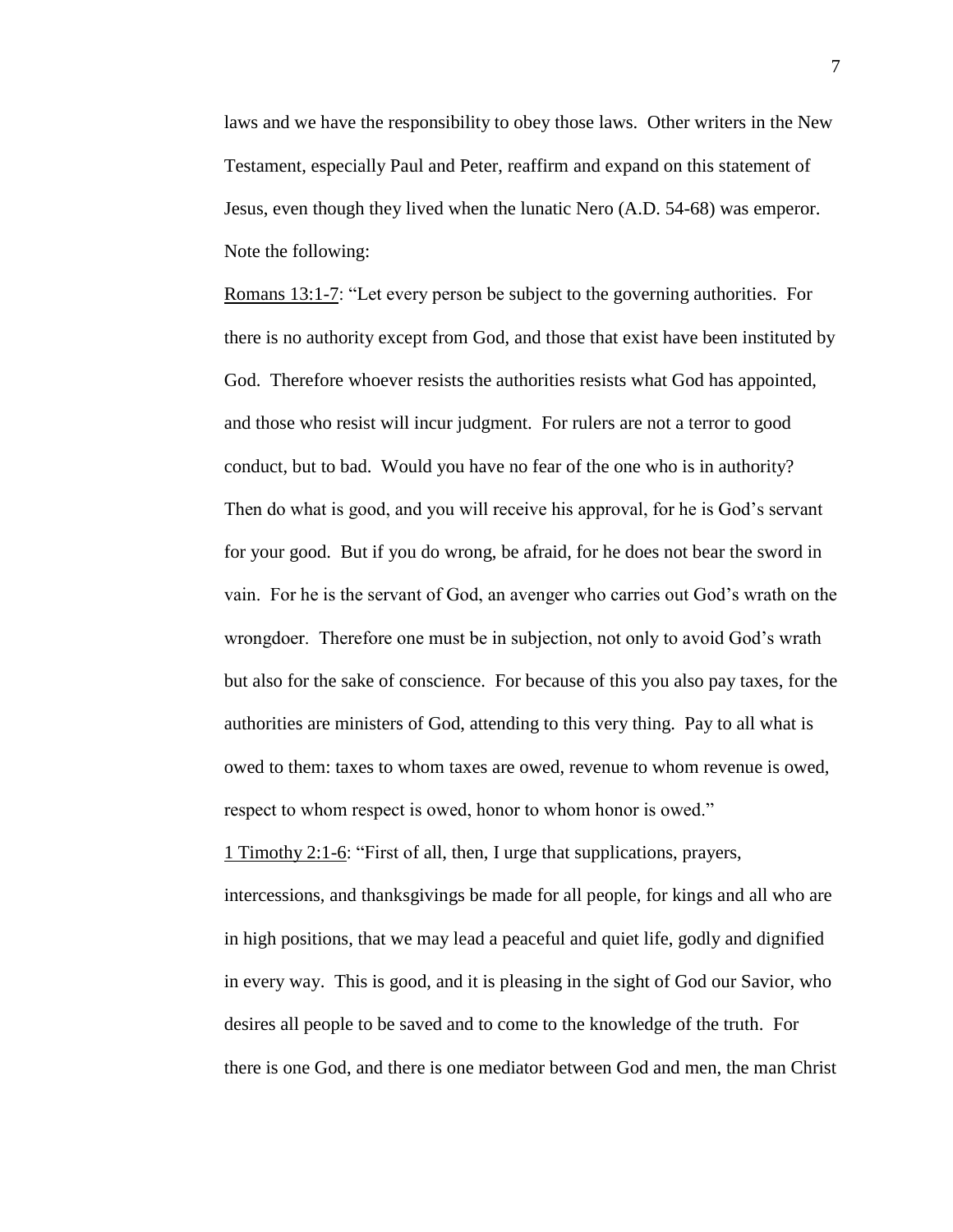Jesus, who gave himself as a ransom for all, which is the testimony given at the proper time."

1 Peter 2:13-17: "Be subject for the Lord's sake to every human institution, whether it be to the emperor as supreme, or to governors as sent by him to punish those who do evil and to praise those who do good. For this is the will of God, that by doing good you should put to silence the ignorance of foolish people. Live as people who are free, not using your freedom as a cover-up for evil, but living as servants of God. Honor everyone. Love the brotherhood. Fear God. Honor the emperor."

Christians have legitimate responsibilities to the government, and as long as they do not interfere with our ability to honor and worship God, we are to obey them. It is our Christian duty.

# 2) Worship God as long as you live

- Jesus also said, "Render to God the things that are God's." He refused to be trapped by an either/or proposition and instead paved a third way that they all "marveled at." Once more He astonished them with His teachings.
- If the coin has Caesar's image on it, then it belongs to him so give him what is rightfully his. However, as humans you all bear a different image. You bear the image of God! (Gen. 1:26-27). The Creator God's image is stamped on you and so you must give to God what is rightfully His – your entire life.
- We have a duty to the government but we have an even greater duty to God who has created us and redeemed us. As 1 Cor. 10:31 says, "So, whether you eat or drink, or whatever you do, do all to the glory of God."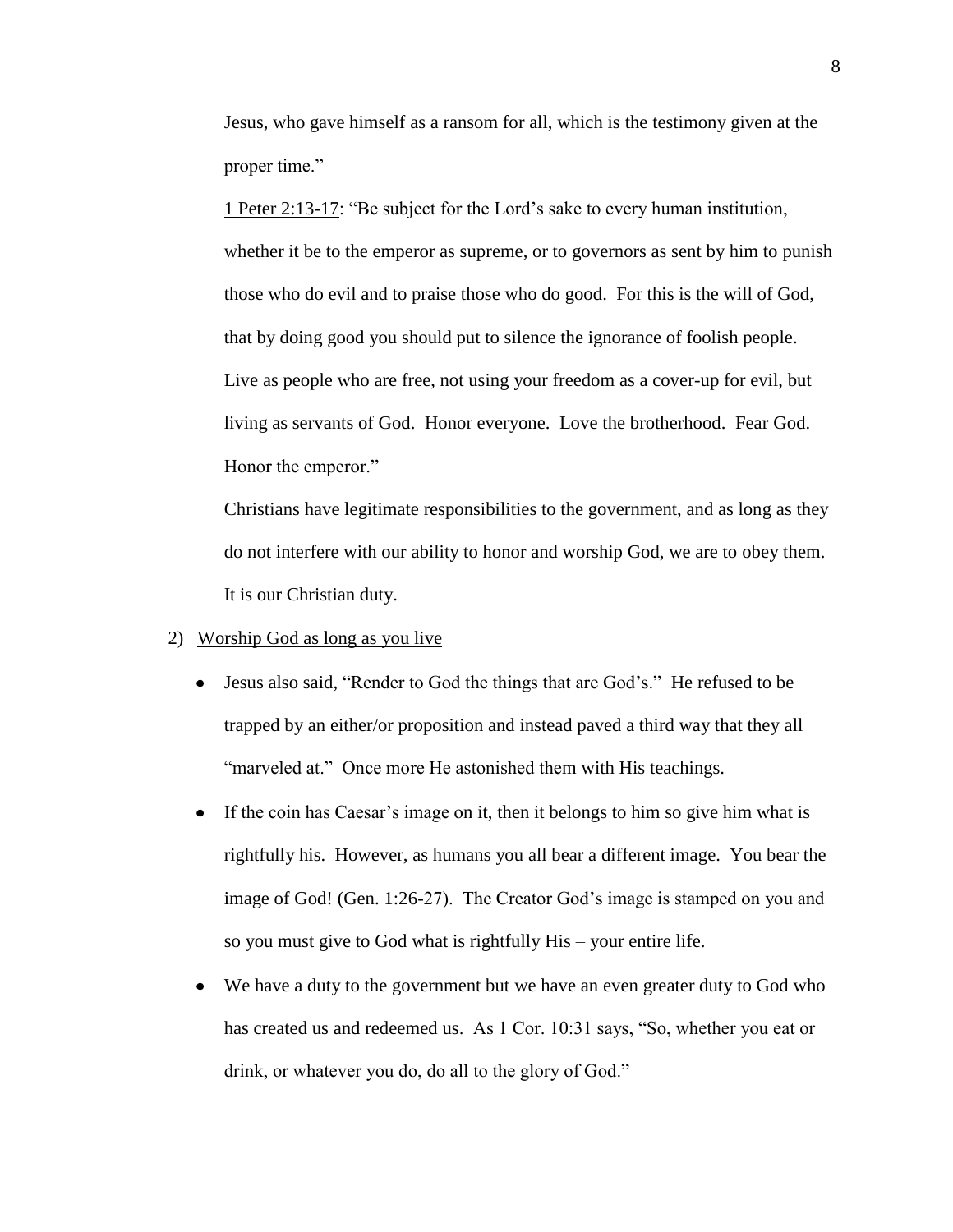- Again, we see this principle lived out in the lives of the apostles when in Acts 4:19-20 Peter and John say, "Whether it is right in the sight of God to listen to you rather to God, you must judge, for we cannot but speak of what we have seen and heard." And again in Acts 5:29, "But Peter and the apostles answered, "We must obey God rather than men."
- Kent Hughes says, "The statement by our Lord was not only astounding the instant it was uttered, but is even today universally acclaimed to be the single most influential political statement ever made in the history of the world (*Mark*, vol. 2, 103).
- With one simple maxim Jesus put everything in proper perspective. He put Caesar in his place. And he placed God where He rightfully belongs in our lives as well. All the people could do was stand back and look on in amazement!

### **Conclusion:**

Putting all of this together, how might we summarize the Bible's teaching on the Christian's responsibilities to the government? Adopting something of a manifesto I think we can say at the very least the following:

As a devoted follower of King Jesus, my Lord, my Savior and my sovereign God, I pledge the following to the governing authorities that are ordained by God and placed over me: 1) I will be a good citizen living in subjection to governmental authority, even a pagan one (Romans 13:1-7; 1 Pet. 2:13-17). I will responsibly engage the political process. As I am allowed, I will vote seeking to bring my Christian convictions into the public arena (see Prov. 14:34).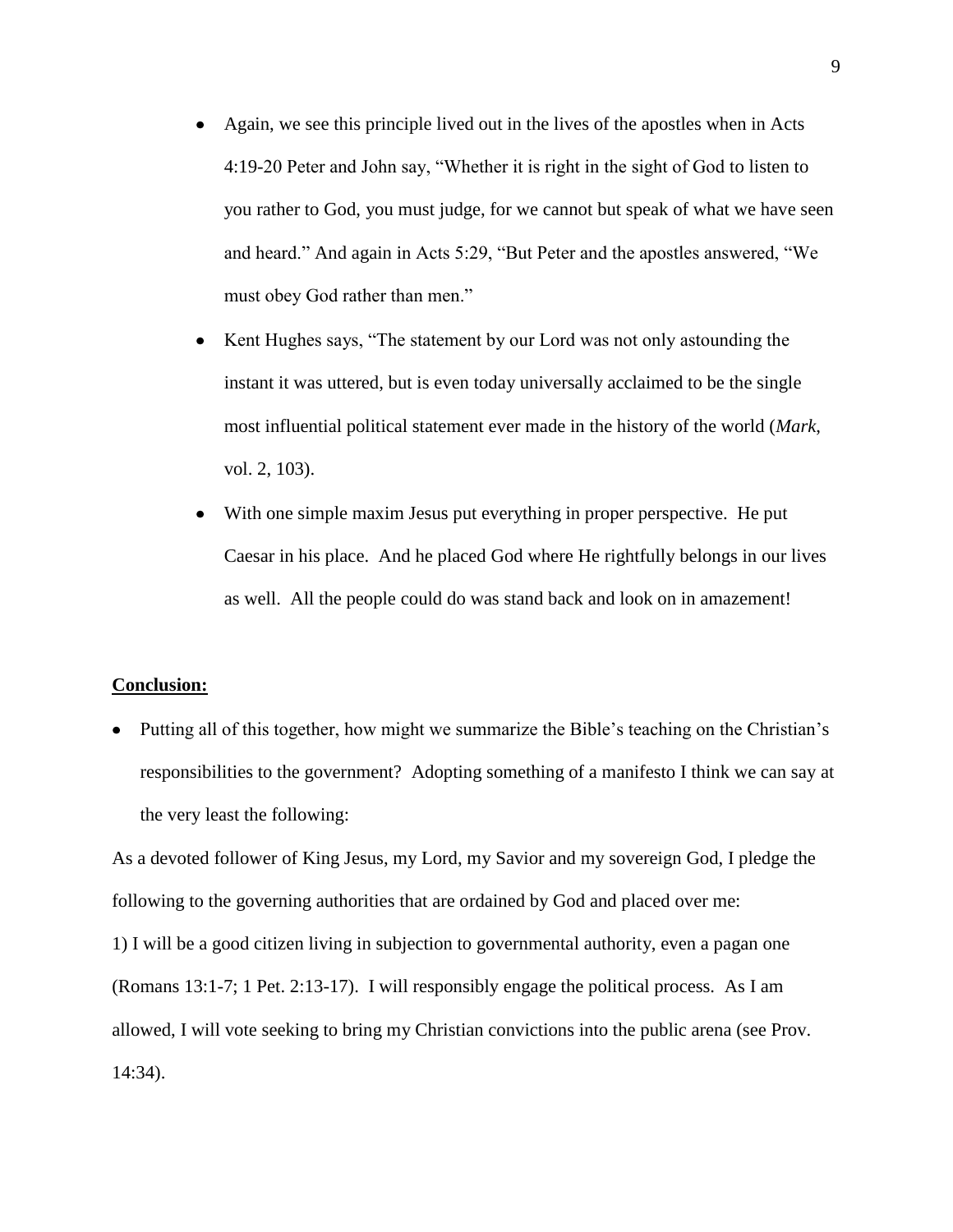2) I will live internationally more than nationally or local. My ultimate allegiance is to Christ and His kingdom. Jesus sets for us an example much like that of Joseph in Egypt and Daniel in Babylon.

3) I will obey the state but only worship God. And, I will thank God for all the good He does through the government, praying always for all who are in authority (1 Tim. 2:1-5).

4) I will acknowledge all governmental authority is established by and comes from God (Mark 12:17; Rom 13:1, 4, 6).

5) I will acknowledge all government serves in some measure the purposes of promoting good and punishing evil (Rom. 13:3-4). Bad government is almost always better than no government. 6) I will pay all taxed placed upon me by my government recognizing it's right to do so (Mark 12:17; Rom. 13:6-7).

7) I will engage in "civil disobedience" only when my government prohibits me from doing what the Bible commands or commands me to do what the Bible prohibits. This means:

First, the law being resisted must be unjust and immoral, clearly contrary to the will of God, and not just inconvenient or burdensome.

Second, legal means of changing the unjust situation must have been exhausted. Civil disobedience is a method not of first resort, but of last resort, when all legal channels have been pursued and exhausted.

Third, the act of disobedience must be public rather than secretive or hidden.

Fourth, there should be some hope and even likelihood of success as my intent is to produce changes in laws and institutions.

Fifth, as I consider civil disobedience, I will be willing to accept the penalty for breaking the law.